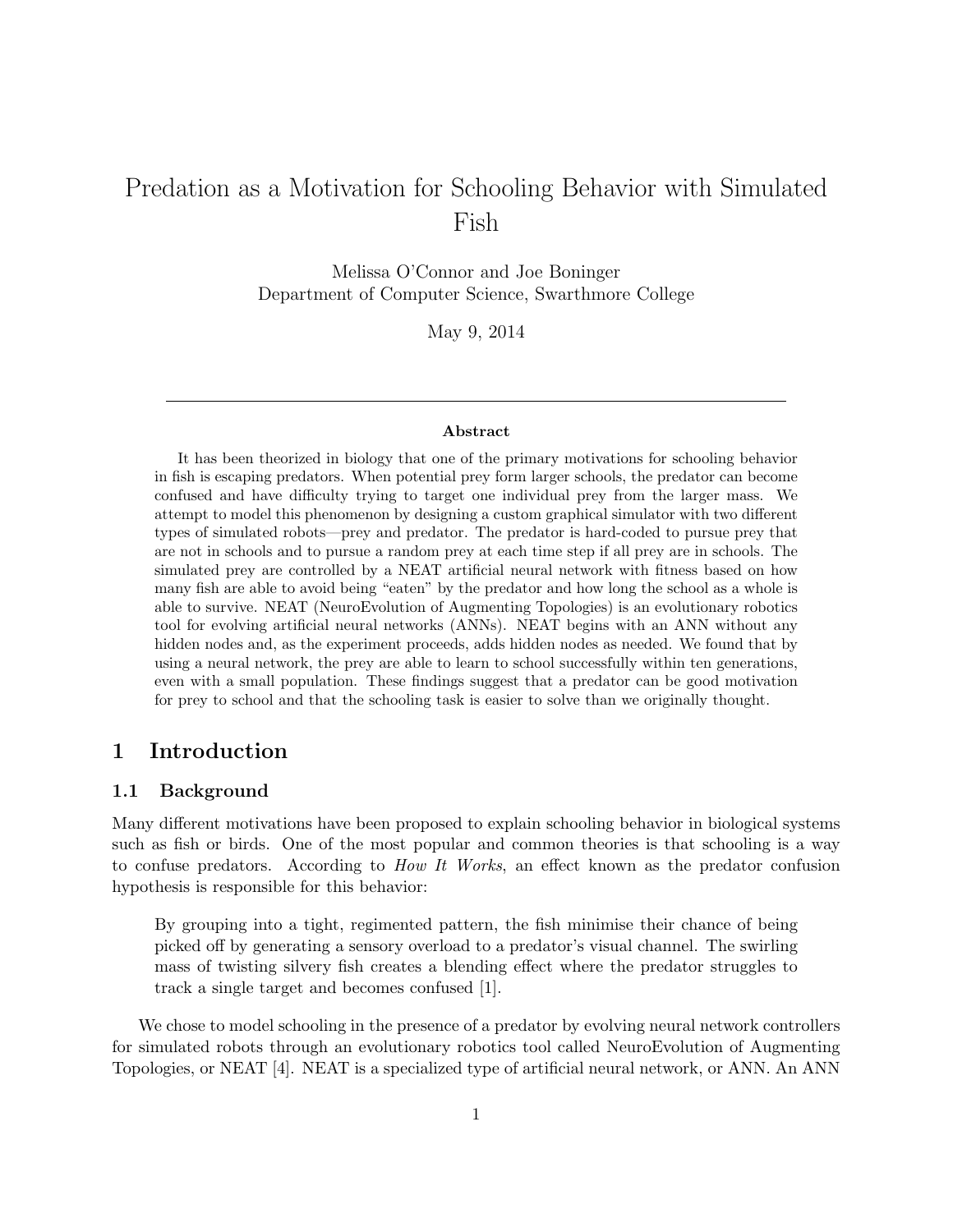is a data structure made up of nodes and connections that is loosely inspired by the structure of neurons in a brain. One layer of nodes is the input layer, which takes in input. Another layer of nodes, the output layer, outputs data depending on the input, the structure of the nodes, and the weights of the connections between them. There also may be one or more hidden layers of nodes between the input and output layers that transform the data. Over the course of evolving a neural network, the weights of connections are changed until any given input produces the desired output.

NEAT begins with a simple topology consisting of only an input and output layer, but it can add hidden nodes over the course of evolution if the complexity of the problem demands it. Nodes and connections both change over the course of evolution. NEAT is able to preserve structure when mating networks by tracking the placement and order of creation of each node using historical markers. The markers help align analogous nodes from different brains. We apply NEAT in a custom-built Python graphics simulator which will be further detailed later in this paper.

#### 1.2 Related Work

There have been many experiments performed that deal with schooling behavior in a prey and predator situation. In Predator confusion is sufficient to evolve swarming behavior, Randal Olson, et. al. model a two-dimensional continuous environment in which there is coevolution of the predator and prey behaviors [2]. Like in our experiment, prey are able to move forward or rotate on each time step. Unlike our experiment, however, their prey also have the option to stay still. In their experiment, the prey evolve several distinct behaviors, including a "bait ball"-like behavior which we observed in our experiments. A "bait ball" occurs in biology when fish all swim in a tightly packed spherical formation, often as a result of being threatened by predators. The fitness functions used in this experiment are based solely on either the number of prey eaten or the number of prey that survive; in our fitness function, we added an additional metric that rewards prey based on the number of time steps survived.

Another experiment that evaluates the role of the predator in prey schooling behavior is described by Ward, Gobet, and Kendall [5]. Like Olson, these authors perform coevolution of the predator and prey. They incorporate an additional element, a food source, to more closely model an ecosystem. The results show that, even with a food source, the predator is still instrumental in encouraging schooling behavior among the prey. There were two types of predator behaviors observed in this experiment: one where the predators surrounded the food source and another in which they directly attacked the prey.

As inputs to the neural networks, Ward, Gobet, and Kendall incorporate values that represent the distance and angle to the closest neighbors, just as we do with the three closest neighbors. This experiment uses a standard genetic algorithm, whereas we use NEAT for evolution. We chose not to add a food source because we did not want the schooling behavior to be a result of all agents travelling towards the same location. In our experiment, the schooling behavior emerged solely due to the presence of the predator and the threat of being attacked and "eaten".

Pugliese and Marocco also perform experiments that involve flocking [3]. They focus on the emergence of leadership patterns as well as what happens when a predator is introduced into an environment. Additionally, they experiment with allowing the robots to communicate via sound. The predators are motivated to hunt for prey while the prey are motivated to escape from predators. A neural network was evolved using evolutionary robotics feed-forward methodology with a fixed topology of nine input nodes, two hidden nodes, and two output nodes.

Pugliese and Marocco obtain an interesting result: instead of their prey flocking, their predators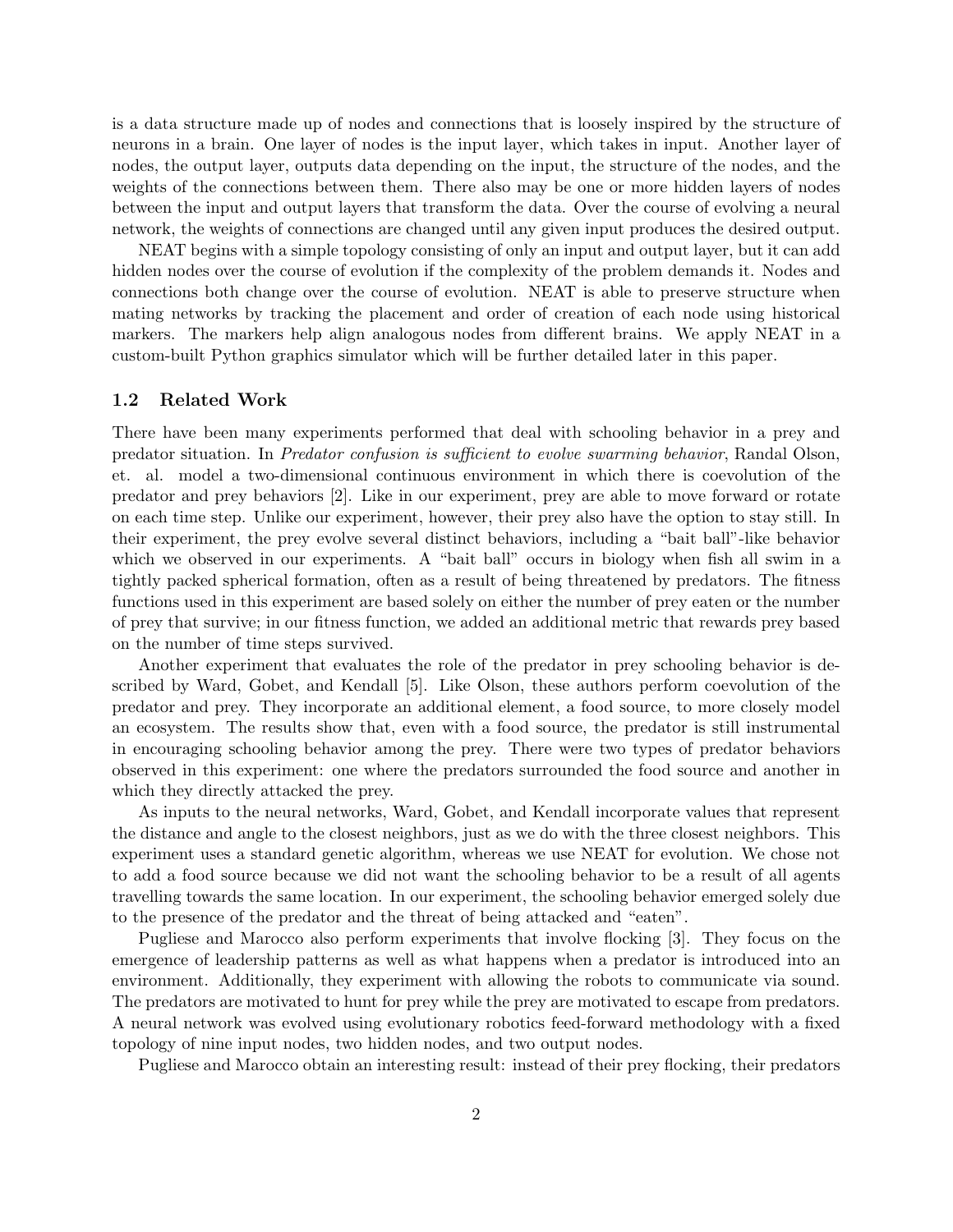tended to flock. The prey do not group in any particular manner; they just explore the environment and avoid the predators when they are nearby. We only have one predator present in our simulation and observe behavior in which the prey flock rather than the predator. Our result could be due to our predator moving faster with respect to the prey than Pugliese's predators; our prey are not able to outrun the predator. Pugliese and Marocco also observe correlations between aggregation and fitness, as well as leadership and fitness. These indicate that the more aggregated groups with more leadership were also more likely to obtain higher fitness. Leadership behavior is observed when there is a clear relationship between a leader of the group and the rest of the flock; this is the opposite of peer-to-peer behavior.

## 2 Experiments

Our experiments were run using a custom-built 1,000 x 1,000 pixel Python simulator. We factored twenty percent noise into the prey's neural network inputs to better model reality. In biology, it is unlikely that prey would have perfect data about their surroundings. Robot sensors are also noisy, which makes these results more applicable to physical robots. Additionally, the simulation environment is bounded — when a prey or predator approaches the edge of the bounding box, it bounces in the opposite direction in which it was headed.

We ran twenty generations, each with a population size of fifteen neural networks. One generation consisted of three trials in which there were 15,000 time steps; the predator was immobile for the first 3,000 time steps, allowing the prey some time to school. It then started moving after this grace period.

Each neural network controlled a school of twenty prey. The prey were placed at random locations and with random headings within the simulation environment. Each trial, the predator started with a northwest heading in the bottom-righthand corner of the window. Upon being "eaten" by the predator, the prey are removed from the simulation. As mentioned before, the prey are unable to outrun the predator; their maximum speed is less than the predator's maximum speed. The prey must also maintain a speed above zero.

We defined a school as a fish having at least two neighbors present within a specified radius of itself. Note that this implies that a fish could be in a school while one of its neighbors may not be. This also means schools must consist of at least three fish.

Figure 1 depicts the environment. The predator, or "shark," is in the lower righthand corner; the black circle indicates his current heading. The prey, or "fish," are the smaller circles and are colored depending on whether or not they are properly schooled. The orange fish are not in a school, while the purple fish are in a school.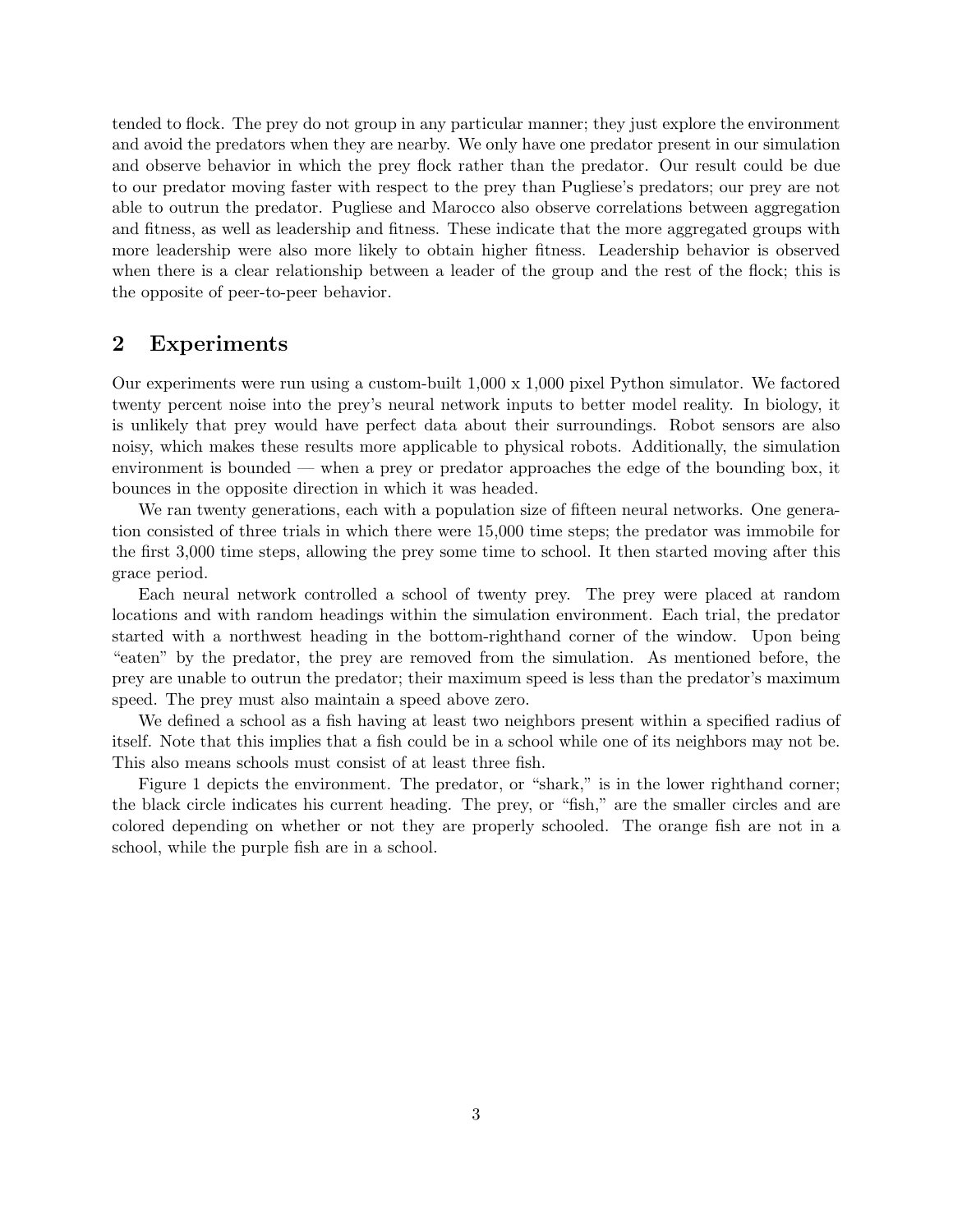

Figure 1: The Python simulation environment. The predator, or shark, is the large grey circle, whereas the prey, or fish, are the smaller circles. A fish is purple if it is in a school and orange if it is not in a school.

### 2.1 Neural Network

Neural network controllers were evolved with NEAT selecting for individuals that are better at surviving in the presence of a predator. The starting network topology, as seen in Figure 2, contained ten input nodes and two output nodes.



Figure 2: Starting network topology for prey, with labelled inputs and outputs.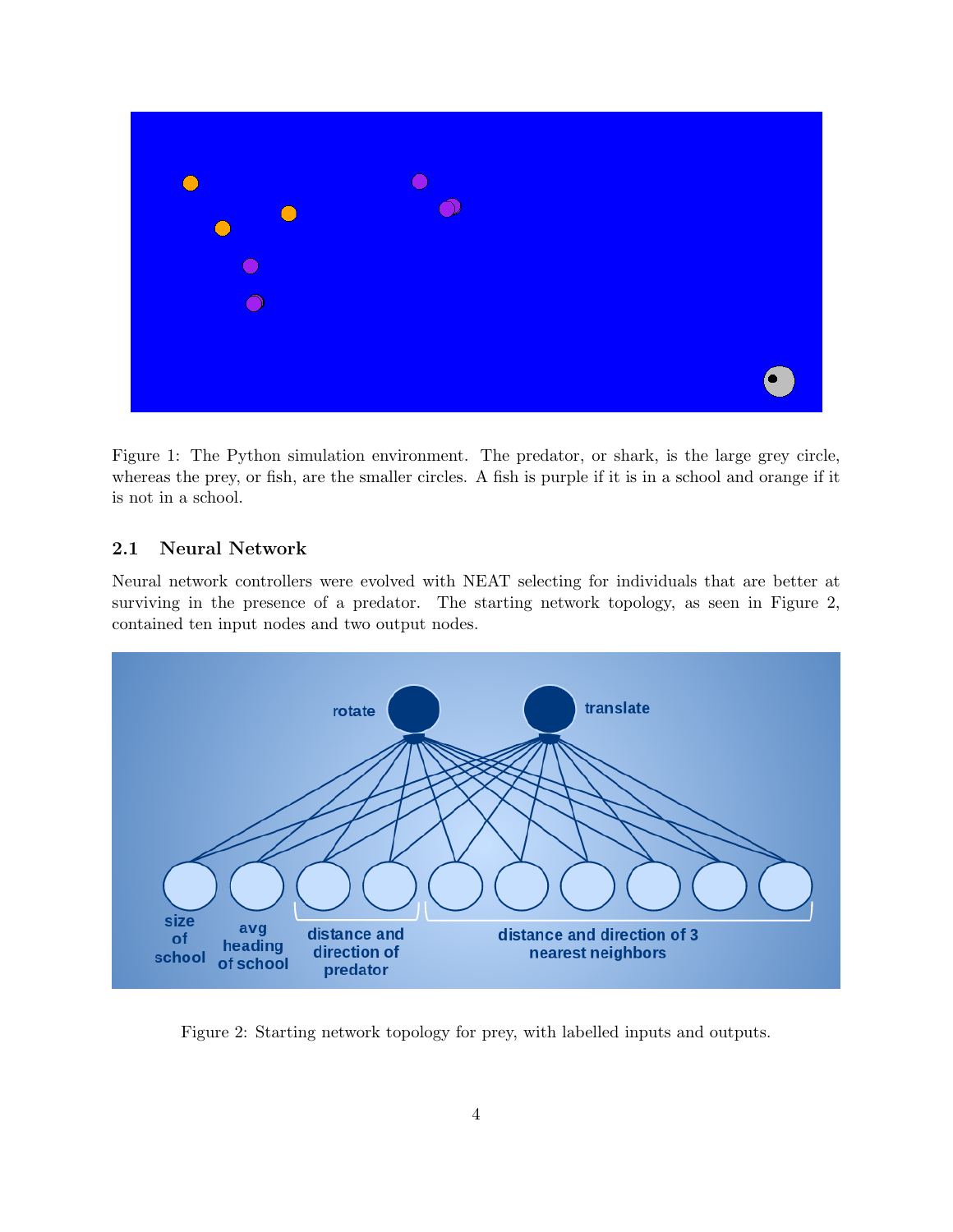The inputs to the neural network are intended to give the prey information about the predator as well as the prey's own school and whether or not it is schooling. The first two inputs give information about the school; they are the size of the school and the average heading of the school. The next two inputs provide the distance and direction of the predator. The last six inputs all give the distance and direction to the three nearest neighbors. All inputs were scaled between 0 and 1 and all inputs, besides the size of the school, have up to twenty percent noise incorporated into them.

Direction refers to the minimum angle difference between the prey's current heading and the heading the prey would need to have to face the nearest neighbor (or in the case of the predator, to face the predator). Angles scaled between 0 and .5 indicate a counter-clockwise turn, while angles scaled between .5 and 1 indicate a clockwise one. Angle differences were calculated by moving the coordinate plane of the window to put the origin on the prey, and then rotating the plane with a rotational matrix so that the heading of the prey lined up with the y-axis.

The two outputs of the neural network were rotate and translate values which determined how the prey moved at each time step.

Fitness was calculated as an average over three trials, and was a value scaled between 0 and 1. The fitness values were assigned according to the following fitness function:

$$
0.4 * \kappa + 0.6 * \alpha,\tag{1}
$$

where  $\kappa$  is the number of time steps the school survives after the predator begins moving and  $\alpha$ is the number of fish that survive. Both  $\kappa$  and  $\alpha$  were scaled between zero and one. The effect of this is that forty percent of the school's fitness is based on how long the school survives and sixty percent is based on the how many fish in the school survive.

#### 2.2 Predator

The predator in our experiment was hard-coded and followed an algorithm that determines which prey it should "attacked." If the predator touches a prey not in a school, that prey is automatically eaten and removed from the simulation. If a predator touches a prey in a school, there is a one in five hundred chance of that prey getting eaten at each time step.

Pseudocode follows which describes the algorithm that determines the predator's behavior:

```
if there are prey not in schools:
    target = closest prey not in a school
else:
    target = a random prey from the set of all prey
if angle difference between heading and target is small:
    move forward
else:
    turn heading in direction of target
```
Note that in the second case, where all prey are in schools, the predator chooses a different target at each time step. It will only move toward this target if its heading is already pointing toward it—otherwise, it will rotate. This slows the predator down, but still allows it to catch prey by gradually moving in their direction.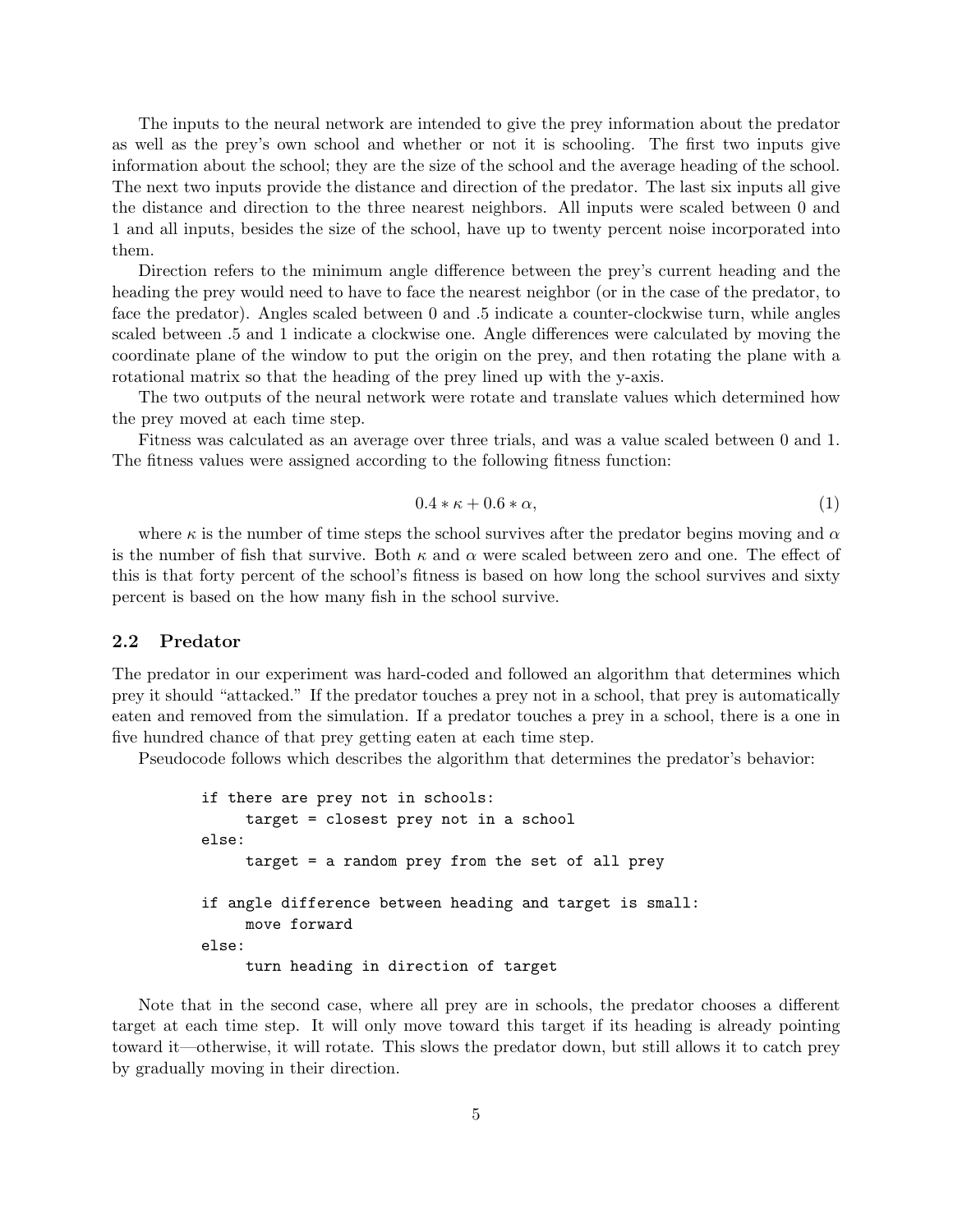Having the predator randomly target prey when they are in schools was implemented to better model biology. It is analogous to the predator's visual input being overloaded with sensory input from a school of prey.

# 3 Results

In two out of three runs of our experiment, the simulated prey were able to learn to school. Even with our small population size, convergence to a solution typically happened around the tenth generation. Figure 3 shows the best fitness and average fitness for a successful run. Some successful neural networks used as few as one hidden node, further suggesting that schooling and avoiding the predator is not necessarily a complicated task to learn. Figure 4 shows one example of a successful phenotype that contains one hidden node.



Figure 3: Graph of fitness results from the first run of our experiment. The upper line indicates the best individual from the population, while the lower line represents the average fitness.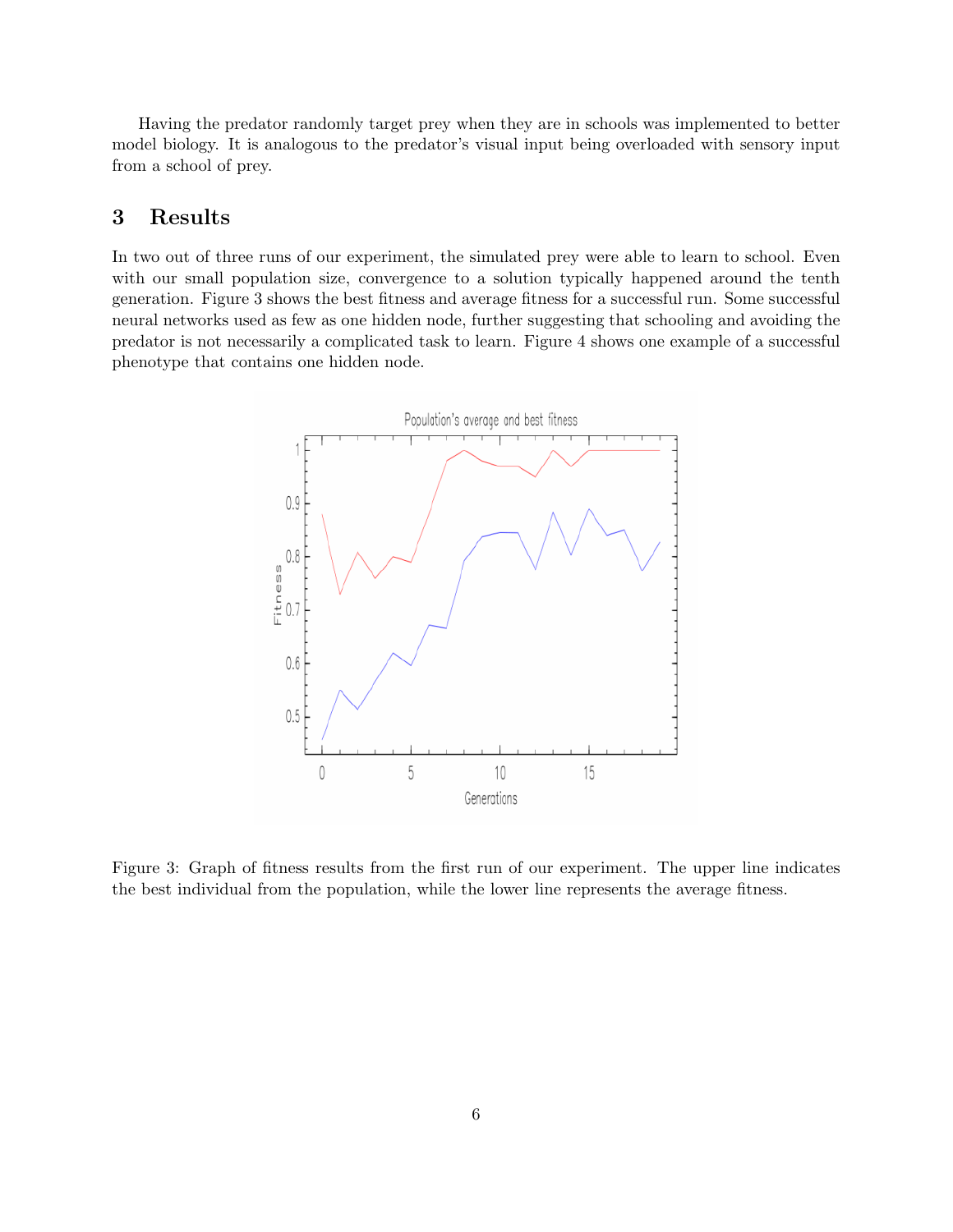

Figure 4: The resulting phenotype from generation 18 in the first run of our experiment. Nodes 1-10 are the input nodes, 11 and 12 are the output nodes, and 13 is the hidden node added during evolution.

In each successful case, the prey learned a similar method for achieving high fitness; in the beginning of each trial the prey form groups of three or more by moving toward their nearest neighbors. After they are in schools, they oscillate in circles without traveling. Oscillation occurs because we prevented them from remaining stationary between time steps.

When the predator comes close to a school of prey, the prey move together in what seems to be an arbitrary direction not toward the predator. Often the prey had trouble moving as a group away from the predator, frequently moving in patterns that circled back on themselves. These two features are interesting: first, because the most obvious direction for the prey to move would be directly away from the predator. However, they seem to move together in an arbitrary direction. How exactly they choose the direction or coordinate simultaneous movement is unclear—it could be the average heading of the school. Figure 5 shows the fish travelling away from the predator as it approaches their school. Second, the fact that the group movement away from the predator tends to double back on itself demonstrates that this was likely the most complex part of the schooling task. Even the successful schools had trouble moving together in a consistent direction. However, because the predator chooses a random target at each time step when pursuing schools of fish, it was unlikely to pursue one school for a sustained amount of time. Thus, we were unable to observe the schools of prey moving together, away from the predator, for long periods of time.



Figure 5: The schooled fish successfully escaping from the shark.